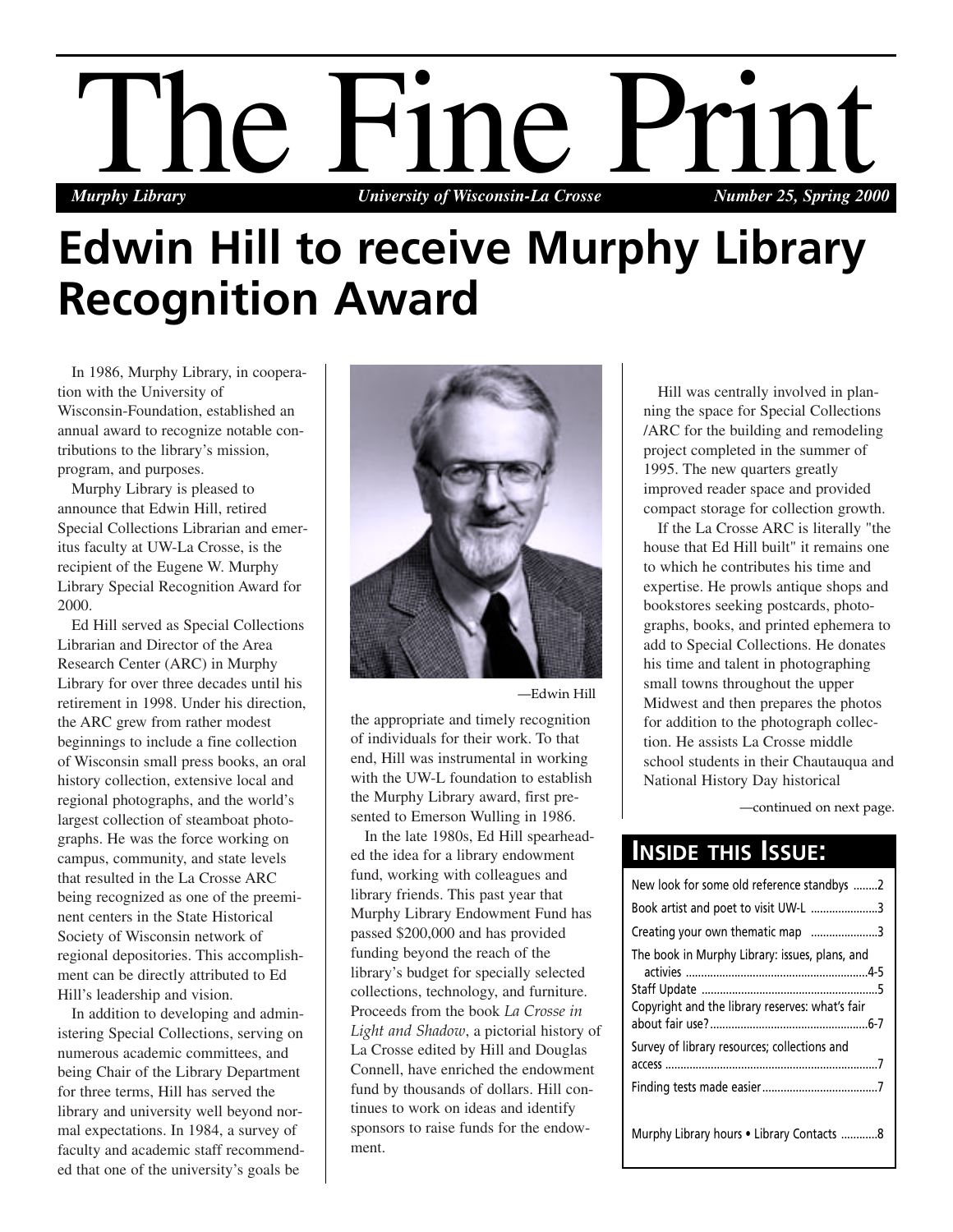## **New look for some old reference standbys**

Increasingly, libraries have a choice between purchasing a product in its traditional paper format or in some type of electronic embodiment. It is not always a given that the electronic option is best. Variables such as price, availability of workstations, searching capabilities and enhancements, and added access values need to be taken into consideration. Following are some traditional print reference resources that have recently made the switch to an electronic format.

The CQ Researcher (Reference H35 .E35), is now available on the web through Murphy Library's Research Page. This heavily utilized resource is extremely popular with lower-division English and Speech students engaged in research on current interest topics. Congressional Quarterly Inc. has published this title since 1987. New reports are issued weekly, each providing background on a current interest topic. CQ Researcher is an extremely valuable starting point for research. Each report includes an article, approximately 15 pages in length, that provides analysis of the issues, often presenting opposing viewpoints. The main body of the article is followed by a chronology of events and an up-todate bibliography. Some recent topics covered include the death penalty, digital commerce, school vouchers, and the widespread use of the drug Ritalin. A similar resource, Issues and Controversies on File (Reference H35 .I87), will continue to be available in paper format only.

Another title previously obtained in print format only, The Sourcebook of Zip Code Demographics, is now available as an electronic database. This database, available on CD-ROM, also includes data from the publisher's sister title, The Sourcebook of County





Sourcebook America can be found on a CD tower workstation directly behind the Reference Desk. This product provides tabular demographic, ACORN Lifestyles, consumer expenditure, and business data that can be manipulated to produce customized reports. These reports can also be exported as plain text or as data easily imported into database management software or a spreadsheet program such as Microsoft Excel. This desktop analysis tool can examine data arranged by state, MSA, DMA, county, place name, census tract, or zip code. Sourcebook America is an example of an electronic product that offers significant added value over the print product.

The Moody's Manuals (Bank & Finance, Industrial, International, etc.) have been published in print form since 1909. Recently the publication has undergone some changes. As a result of Moody's selling its publication services division, the product has a new name and a new look. The manuals are now titled Mergent (instead of Moody's) and the weekly News Reports are now available online instead of in loose-leaf print format. The News Reports can be viewed from your office or home at http://www.FISonline.com/top\_b5.htm. No password is required at this time. —Randy Hoelzen, Reference Librarian

#### —cover story continued from front

research projects. When asked, Hill graciously agreed to speak at the Emerson Wulling reception last spring that designated the Emerson G. Wulling Collection 20th Century Fine Press Collection, a collection that Hill and Emerson built. Hill also serves as president of the UW-La Crosse Oral History Program Board and is just finishing his third term on the Wisconsin Historical Records Advisory Board.

The Murphy Library Resource Center is pleased to honor Ed Hill for his past, present, and future contributions to Murphy Library, Special Collections, and the Area Research Center.

A program and reception to honor Ed Hill will be held Tuesday, April 25, at 7 p.m. in Special Collections and Area Research Center, Room 155, Murphy Library.

> —Paul Beck, Special Collections Librarian



**THE FINE PRINT** is published fall and spring terms for UW-La Crosse faculty, staff, students, and friends of Murphy Library.

Stefan Smith and Jenifer Holman, **Editors** Randy Hoelzen, Library Department, Chair Anita Evans, Library Director UW-L Publications Office, layout and design

Murphy Library University of Wisconsin-La Crosse 1631 Pine Street La Crosse, WI 54601 **http://perth.uwlax.edu/murphylibrary/**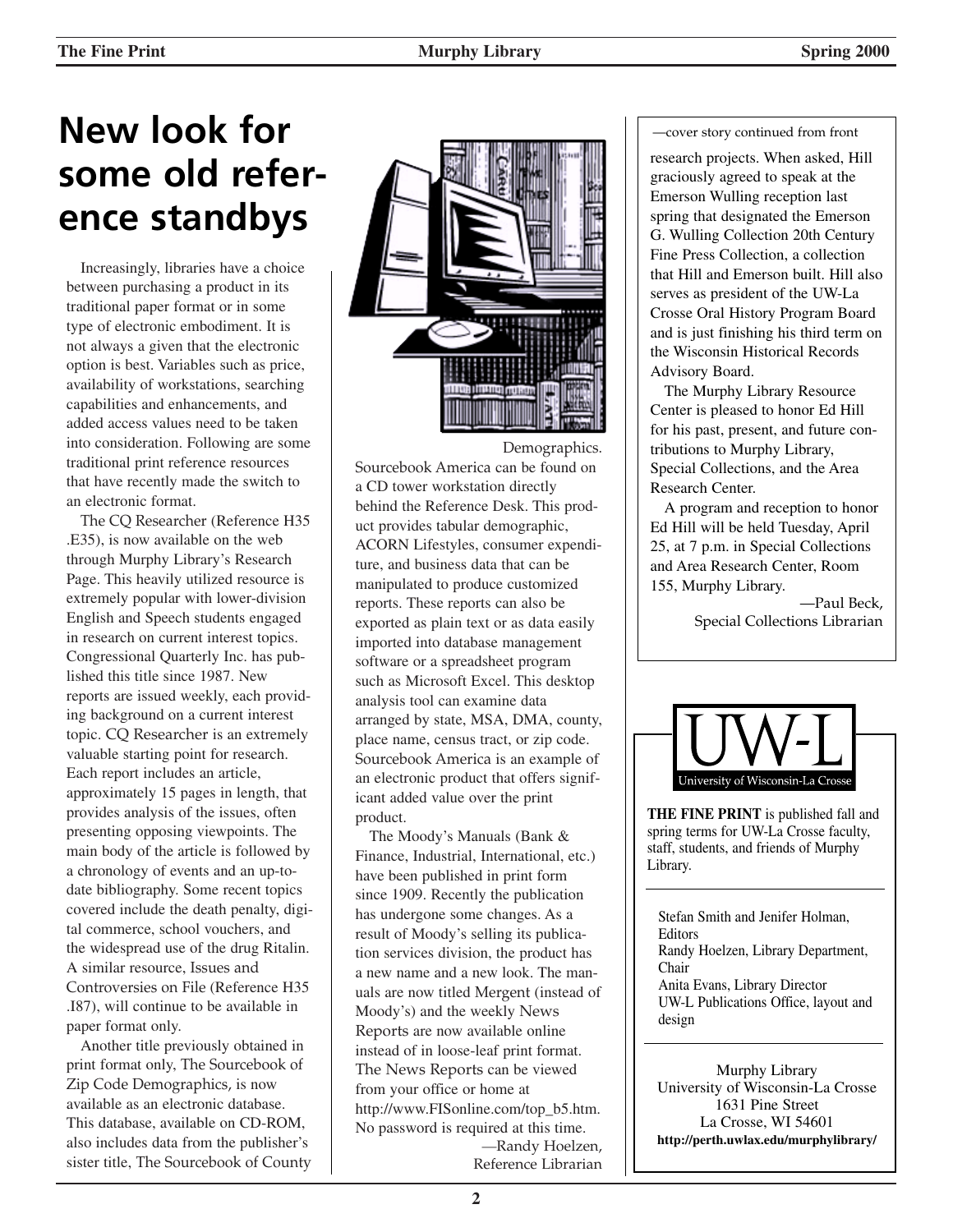## **Book artist and poet to visit UW-La Crosse**

Gary Young, a poet, editor, printer, and book artist from California, will be on the UW-La Crosse campus the week of April 10-14. Mr. Young has won the Peregrin Smith Poetry Prize for his book, Braver Deeds, the James D. Phelan Award, a Pushcart Prize, and fellowships from the National Endowment for the Arts and the National Endowment for the Humanities. He has also received the Book of the Year award from the American Institute of Graphic Artists several times.

As reflected by his various talents in the book arts, Mr. Young will be involved in a variety of programming activities while visiting UW-La Crosse. He will deliver a lecture, perform a poetry reading, give printing demonstrations, and lead several discussions. On Wednesday, April 12, at 3:00 p.m. in the Cleary Alumni Center Conference Room, Young will give the 2nd Annual Emerson G. Wulling Lecture in the Art and History of the Book. The topic of the lecture will be "Mallarme and the World of the Book." Gary's book, My Place Here Below, purchased last year for Special Collections, Murphy Library, was the centerpiece for the reception at the annual Wulling Lecture.

As part of the College of Liberal Studies and School of Arts and Communication "Voices of Our Time" lecture series, Young will give a poetry reading on Thursday, April 13, at 7 p.m. in Room 102, North Hall. During the week, he will also be giving printing demonstrations at Professor Chad Oness' Sutton Hoo Press, located in Wing Communications Center. Finally, Young will lead several brown bag discussions on the book arts for Murphy Library staff during that week.



—Gary Young

Mr. Young's visit to UW-La Crosse is sponsored by the Office of the Dean, College of Liberal Studies; UW-L Foundation; Sutton Hoo Press; and Murphy Library.

> —Paul Beck, Special Collections Librarian

## **Creating your own thematic map**

The UW-System's recent contract agreement with Environmental Systems Research Institute (ESRI), the leading producer of GIS software, has given Murphy Library the opportunity to provide our patrons the resources needed to create customized maps in the library. ESRI's ArcView 3.2 software will enable patrons to create thematic maps based

> either on datasets already in the ArcView database or on datasets that they import. Many electronic datasets, already available in the library or available via the internet, can be used for his purpose.

> > ArcView 3.2 will be loaded on workstations in both

the Reference area and the Documents area. Color printing will be available for a small fee.

Two librarians, Randy Hoelzen (Reference) and Sandy Sechrest (Documents), have taken ArcView GIS training from ESRI and also from Prof. Greg Chu from UW-L's Geography Department. The latter workshop was supported by UW System funding.

More information on this soon-to-be-initiated service will be forthcoming. We look forward to providing this valuable and exciting service.

> —Sandy Sechrest, Government Documents Librarian Randy Hoelzen, Reference Librarian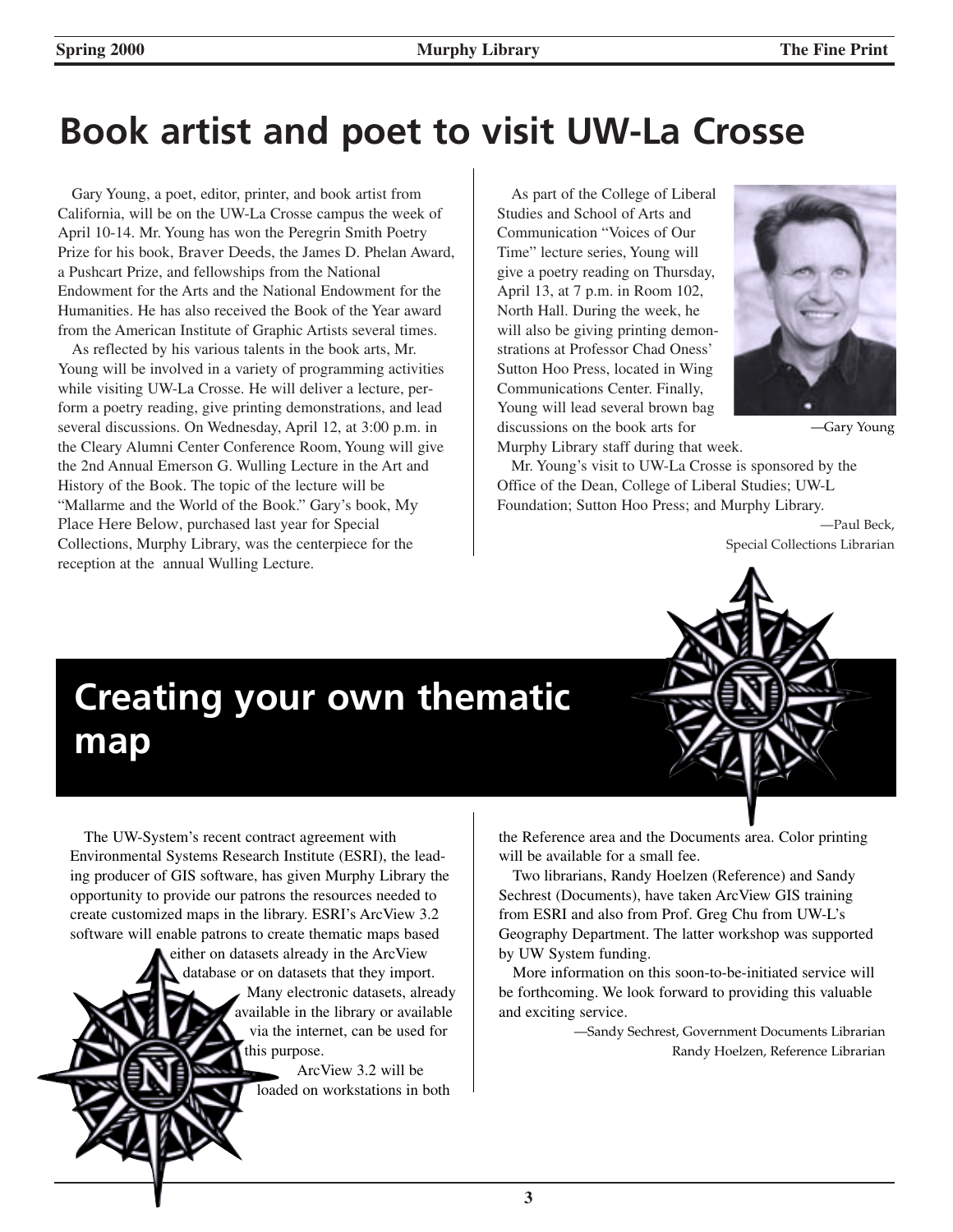## **The Fine Print** *Murphy Library Spring 2000*





# **The book in Murphy Library: issues, plans, and activities Staff Updates**

The computer has brought a revolutionary change in

how classes are taught and how information is obtained. Computers facilitate access to vast amounts of information; in fact, computers have opened the world to us. Finding information is a different experience than it was in the past: it can be done at any time and from any place; students are no longer confined to the resources in the library; and computers often provide information faster than reading a book. For these reasons and others, book use at Murphy Library is declining. The statistics Murphy Library has kept over the last three years is illustrated in the chart below.

Can we in the library and on campus accept this decline? At this time in the development of the Internet, there is no oversight of the information that is put there, and there is no guarantee that the information students find on the internet is accurate andtimely. Indeed, we do not want any oversight of the internet, and its beauty is that it is free to all. However, students must learn to question and evaluate the information found through the internet.

The internet is vital to students' education, but I would argue that the computer cannot yet supercede the book and that the book is vitally important to a good and appropriate education of our students.

For example, in the book *Uncommon Grounds: the History of Coffee and How it Transformed our World,* author Mark Pendergrast "unfolds a panoramic story of epic proportions, a tale of how coffee trees came to girdle the globe between the Tropics of Cancer and Capricorn. … Coffee has been banned as a creator of revolutionary sedition, vilified as the worst healthdestroyer on earth and praised as the boon of mankind. Its history provides a window through which to view broader themes of colonialism and culture clash, the rise of mass production, modern-day media and marketing, women's issues and international commodity schemes."

Books such as this let students explore and expand a narrow fact and help them see the broader context in which these facts operate and, hopefully, stimulate their curiosity. The computer provides myriads of facts but as McMurtry observes in his book *Walter Benjamin at the Dairy Queen,* "Real curiosity now gets little chance to develop–it's smothered with information before it can draw a natural breath."

## **Plans and activities**

We in the library are not yet willing to minimize the importance of the book as a vehicle for transmitting knowledge, and we plan to explore if the declining statistics are a trend that can be reversed or if they are indicative of a development that has long-term implications. The Faculty Library Committee is also looking at this issue, and through a faculty survey we hope to learn how faculty perceive the issue. Additionally, a student Focus Group will give us input gathered from their discussions of this issue with other students.

The library's new online system is now able to track circulation figures with more accuracy, so we are able to learn more about how specific sections of the collection are used. The system also permits us to profile materials acquired through individual faculty requests, allowing us to let faculty members and departments know how the book collection has expanded over a given year due to their efforts.

A number of specific measures have been taken to highlight books that could enlarge students' horizons. A few examples are: the new book shelving unit at which the latest acquisitions are available to be browsed or checked out has been expanded; library web pages that show which books have been added to our holdings in multicultural subjects are continually updated; a grant was received to expand holdings by Native American authors; through interaction with faculty who teach Environmental Studies, our holdings have been expanded in this area; and we are expanding our holdings in Latin American Literature to strengthen the preparation of students enrolled in the Latin American Business Major.

**BNA's Labor and Employment Law** provides a summary of key labor and employment law developments. Updated weekly, the **Analysis** section provides a detailed examination of each week's most important development including: a detailed discussion, relevant background information, and an evaluation of its significance. The **News and Background** section includes reviews of major case rulings and analysis of interesting and relevant arbitration decisions. A searchable index helps users refine searches and focus

We hope that you will join us in our efforts to promote the use of the book at UW-La Crosse.

❑ **Brian J. Finnegan** was appointed Electronic Resources Librarian January, 2000. Brian came to UW-L from the Health Sciences Library at Gundersen Lutheran Medical Center in La Crosse. He will be working primarily with library databases, public access computers, and library web pages. His extension is 5- 8738.

Originally from Connecticut, Brian earned a B.A. in Sociology from the University of Connecticut. Moving to Wisconsin in 1993, he earned a M.L.I.S. from the University of Wisconsin-Milwaukee in 1995.

Brian and his wife Karen live in Onalaska with their yellow lab puppy, Scout. In addition to playing with their dog, some of his hobbies include: camping, hiking, motorcycling, skiing, and reading science fiction.

- ❑ **William Doering** was promoted to Senior Academic Librarian. He also recently published the following: "Y2K for Librarians: Exactly What You Need to Do." Computers in Libraries. July/August 1999, Vol.19, no.7, pp.18-24.
- ❑ **Stefan Smith** presented "Cheating and Technology: The New Face of Plagiarism" at the Western Wisconsin EducationConference on February 11, 2000. He was also the focus of a WXOW TV-19interview on student plagiarism.
- ❑ **Paul Beck**, Special Collections Librarian, will be in Austin, TX on April 7-9, to volunteer for the Lance Armstrong Foundation (LAF) and participate in the 4th annual Ride for the Roses. TheFoundation was founded by Lance Armstrong, professional bicycle racer, after being diagnosed with testicular cancer in 1996. The Ride for the Roses has grown in popularity each year since the first one in 1997, last year attracting over 8,000 riders. Paul has proudly volunteered and biked in every one and will continue the tradition this year. More information on the Ride for the Roses is located at http://www.laf.org/rftr2000.html.



## **A sampling of new book titles**

- Davis, Nanette J. *Youth Crisis: Growing Up In the High-Risk Society*. Greenwood Publishing Group, Inc.; Westport, CT: 1999.

- DuBois, Carol and Vicki L. Ruiz, ed. *Unequal Sisters: A Multicultural Reader In U.S. Women's History*. 3rd. ed. Routledge, New York: 2000. - Gorbachev, Mikhail. *On My Country and the*

*World.* George Shriver, trans. Columbia University Press, New York: 2000.

- Johnson, Kevin R. *How Did You Get to Be Mexican? A White/Brown Man's Search For Identity.* Temple University Press, Philadelphia: 1999.

- Kleindienst, Kris, ed. *This Is What Lesbian* - Rutter, Michael and Marjorie. *Developing* - Shor, Ira and Caroline Pari, ed. *Education is* - Wood, Stephen. *Germany, Europe and the*

*Looks Like: Dyke Activists Take On the 21st Century*. Firebrand Books; Ithaca, NY: 1999. *Minds: Challenge and Continuity Across the Life Span*. Basic Book, New York: 1993. *Politics: Critical Teaching Across Differences K-12.* Boyton/Cook Publishers, Inc.; Portsmouth, NH: 1999.

*Persistence of Nations: Transformation, Interests, and*

*Identity, 1989-1996.* Ashgate Publishing Ltd.; Brookfield, VT.

*—Karin Sandvik,*

The databases listed below have been added to the Murphy Library Research Page. All can be found in the Databases by Title list.

**Biological Abstracts** (BIOSIS) includes bibliographical references with abstracts derived from life sciences research journals published worldwide. Coverage extends from 1994 to the present. An online index and thesaurus are available to help provide accurate searches. Off-campus access is available to UW-L faculty and students.

on specific topics. Off-campus access is available to

UW-L faculty and students.

**MathSciNet** includes both Mathematical Reviewsand Current Mathematical Publications. **MathSciNet** provides timely reviews and summaries of books and articles that contain new contributions to mathematical research. Nearly 1,600 journals are reviewed whole or in part going back to 1940. A subject index is updated daily with recent or forthcoming publications. Article reviews are updated monthly. This database is only available on campus.

Although not a new database to Murphy Library, **PsycInfo** is now available from a new vendor, SilverPlatter. Covering all fields of psychology as well as the psychological aspects of many other fields, PsycInfo contains citations from over 1,300 periodicals going back to 1887 and citations to book chapters beginning in 1987. Some of the other fields covered include: medicine, education, business, and law. Off-campus access is available to UW-L faculty and students.

**Web of Science** includes access to three databases: Science Citation Index, Social Sciences Citation Index, and Arts and Humanities Citation Index, all covered from 1987 to the present. This resource is only available on campus.

1. **Science Citation Index Expanded** covers over 5,700 journals in 164 scientific disciplines. Author written abstracts are searchable on topics from agriculture to patents to zoology.

2. **Social Sciences Citation Index** covers over 170 journals spanning 50 disciplines. Some of these disciplines include: anthropology, linguistics, psychiatry, substance abuse, and women's studies.

3. **Arts & Humanities Citation Index** covers over 1,100 journals in the arts and humanities plus relavant items from the other two databases. Some of the topics covered are: architecture, folklore, music, religion, and theatre.

> *—Brian Finnegan, Electronic Resources Librarian*

## **New at Murphy Library: Recently Added Electronic Resources**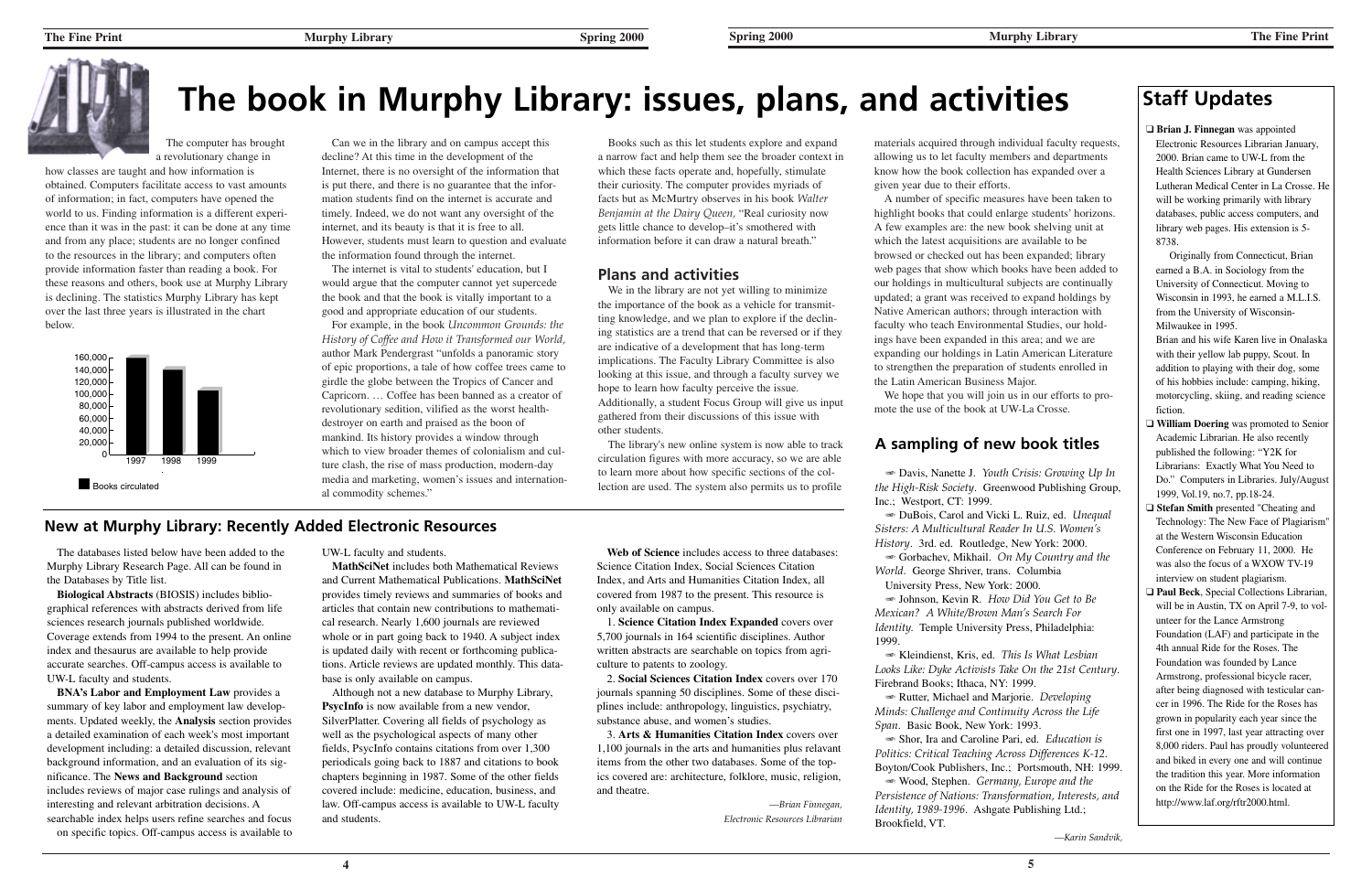## **Copyright and the library reserves collection: what's fair about fair use?**

# e upon the potential mark

Faculty frequently ask why the Circulation Department requires copyright information before materials can be placed on reserve. They also want to know why and how we place restrictions on the number of copies and amount of materials photocopied for reserve. Our policy states that "Circulation reserves the right to control the number of copies, photocopies, etc. in the light of copyright and fair use considerations."

Indeed, the concept of fair use is the crux of the issue. Unfortunately, because it is such a complicated legal issue, there are no black and white answers to many of the questions we receive. And, of course, because we are not attorneys, we cannot give legal advice. We can only share our knowledge of the existing guidelines covering this topic.

Fair use, according to the Copyright Law of 1976, puts a limitation on the exclusive rights of copyright holders and allows for others to " . . .use by reproduction in copies or phonorecords or by other means specified. . .for purposes such as criticism, comment, news reporting, teaching (including multiple copies for classroom use), scholarship or research. . . ." This section lists 4 factors to be used in determining whether the use is fair:

- 1. "the purpose and character of the use…
- 2. the nature of the copyrighted work;
- 3. the amount and substantiality of the portion used in relation to the copyrighted work as a whole;

4. and the effect of the use upon the potential market for or value of the copyrighted work." (17USC107)

The legal aspect of fair use is complex due to several factors, the first of which is the nature of copyright law and laws in general. Laws are written in very broad, general terms so that they will apply to the widest audience and range of cases possible. It is then left up to the courts and to administrative departments to do further interpretation of the law. In the case of the fair use clause, past court cases have ruled using the four factors listed above. In each case all four factors were carefully considered in making the final ruling. One thing worth noting is that pleading for educational and research use alone does not constitute a fair use. The other three factors play into the decision as well.

Course reserve decisions are based on two guidelines that have been drawn up by interested parties on both sides of the issue—copyrights holders and copyrights users. The first guideline, Agreement on Guidelines for Classroom Copying in Not-for-Profit Education Institutions, came out shortly after the 1976 law and was a part of House Report 94-1476. This guideline (and the second, which is discussed later) is very specific and states the minimum standards of educational fair use for copying from books and periodicals.

While the guidelines do not have the effect of law, those accused of infringements will refer to the published guidelines as the basis for their claim of 'fair use,' legal copying. Specifically, four tests While the guidelines do not<br>have the effect of law, those<br>accused of infringements wil<br>refer to the published guide-<br>lines as the basis for their claim of 'fair<br>use,' legal copying. Specifically, four tests<br>must be met whe dents' class work--brevity, spontaneity, cumulative effect and copyright notice.

**Brevity** is defined by word and percentage limitations. Specifically 250 words for poems, 2500 words or 10 percent of articles, stories, or a chapter. One chart, graph or picture per article is acceptable.

**Spontaneity** is copying done at the inspiration of the teacher and the time for the use of the work is so close that it would be unreasonable to expect a reply to a request for permission. Copying an essay

from a recent issue of a journal and using it next week would be a spontaneous use. Using it every semester hereafter would suggest that time would be available to contact the owner for permission. Spontaneity would not apply.

**Cumulative effect** is concerned with the frequency with which one copies materials. It is the aggregate use of many sources copied over time, i.e. essays, articles, chapters. Numerous copying of material during one term of unauthorized items harms the market potential for the author.

**Other conditions** of classroom copying are that such a practice should not be directed by higher authorities, the copying should not be done to substitute for the purchase of an entire book, publisher

reprints or periodicals, and no charge shall be made to the student beyond the actual costs of the photocopying.

All copies must have the copyright symbol on the cover page.

The fair use guidelines and the Guidelines for Multiple Copies for Classroom Use do provide faculty with some flexibility in copying and using copyrighted materials. Limits are defined, and, for additional, repeated copying one should consider obtaining permission in order to avoid the possibility of litigation." (Reprinted from UW-La Crosse Copyright.Clearinghouse Number 2, 1996, also available at http://www.uwlax.edu/info Tech/ccno2.html.)"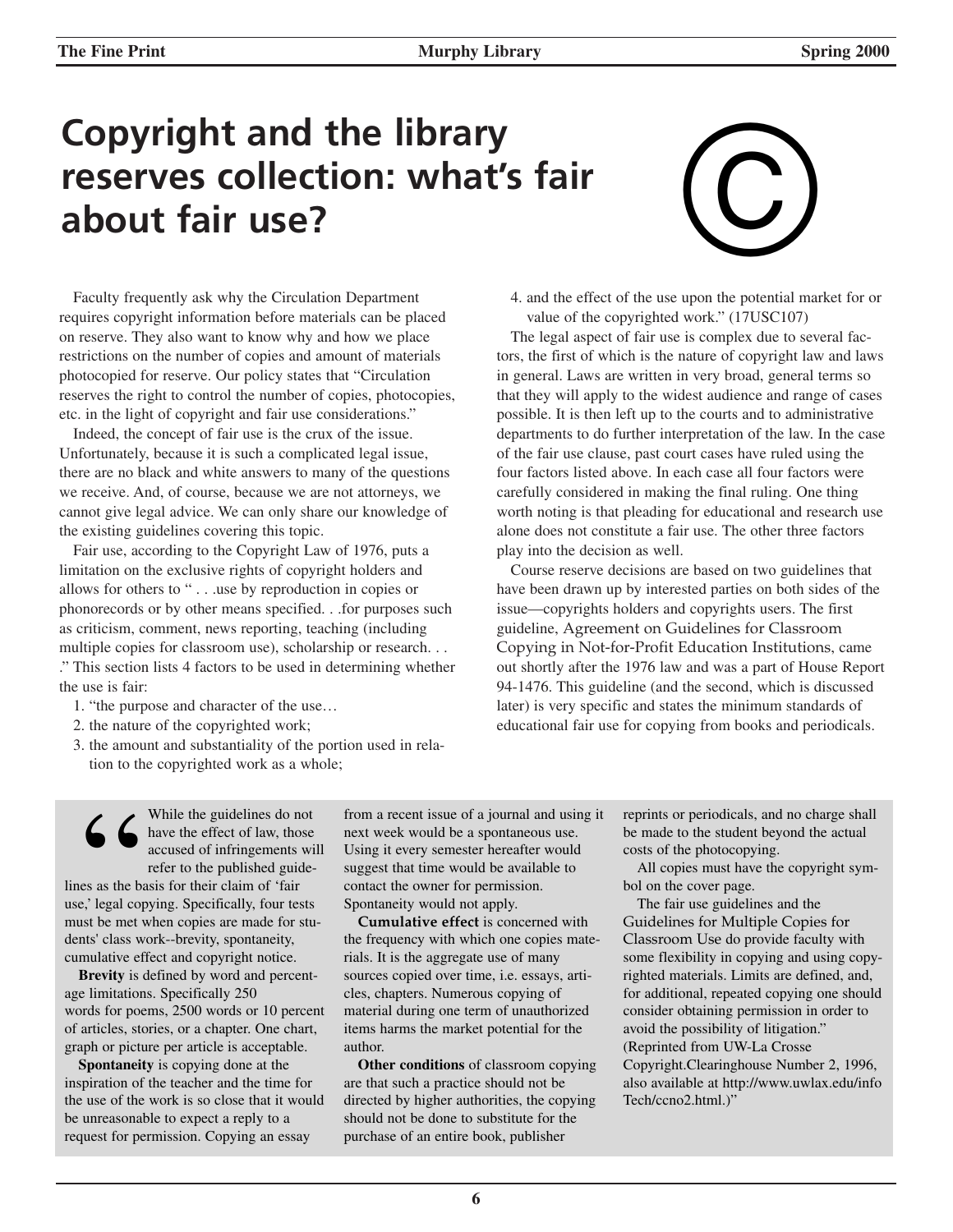The second set of guidelines, published by the American Library Association in 1982, was written as a corollary to the above guidelines because it was felt that copying for reserves was a similar activity to formal classroom copying. If only one copy is placed on reserve, then an entire article, an entire chapter of a book, or one poem can be copied. Multiple copies should meet the following guidelines:

- 1. the amount of material should be reasonable in relation to the total amount of material assigned for one term of a course taking into account the nature of the course, its subject matter and level;
- 2. the number of copies should be reasonable in light of the number of students enrolled, the difficulty and timing of assignments, and the number of other courses which may assign the same material;
- 3. the material should contain a notice of copyright;
- 4. the effect of photocopying the material should not be detrimental to the market for the work. (In general the library should own at least one copy of the work.)

(ALA Model Policy Concerning College and University Photocopying for Classroom, Research and Library Reserve Use, March 1982.)

In light of these guidelines, the Circulation Department tries to make balanced decisions about placing copies on reserve. We want to make reserve materials as accessible as possible, but we do not want to ignore the law in doing so. —Michele Strange,

Interim Circulation Librarian

## **Survey of library resources: collections and access**

What will the academic library of the coming years look like in terms of the mix of printed materials, electronic resources, and various media? How will faster access to collections around the UW-System libraries and improved document delivery options affect how collections are developed locally? How can we leverage acquisitions budgets to provide the best content, in whatever format, for the curriculum?

Recognizing the changing face of how information is bundled and how information-seeking behaviors are changing, the Faculty Senate Library Committee is working with the library to design a faculty survey which will solicit information on these trends. The survey will garner information on a number of issues including the relative importance faculty are placing on different types of information sources for their own and student research, the best means for the library to use in



keeping faculty informed about new electronic resources, and how ready faculty are to accept an electronic journal as an adequate replacement for a paper copy. *The survey will be distributed in the next few weeks***.** The results will provide an important faculty perspective both to inform the Library Committee's agenda and to aid the library in planning for the future.

The Library Committee has also worked with Stefan Smith, Outreach Librarian, on designing a web page where committee activity can be tracked. The web interactive form provides an opportunity to communicate with the Committee (Gerry Cox, Chair) and the library on issues of concern to you (http://perth.uwlax.edu/ murphylibrary/facultycommittee.html). We look forward to hearing from you.

—Anita Evans, Library Director

## **Finding tests made easier**

A valuable new web site, ERIC Test Locator, makes finding educational or psychological tests easy. Just point your browser to http://ericae.net/testcol.htm or link to this site from the Library's Quick Web Lookups page. The Test Locator is a joint product of ERIC, the Educational Testing Service, the Buros Institute (publishers of the Mental Measurements Yearbook), and Pro-Ed test publishers. Individuals can search a database of over 10,000 tests by keyword and find descriptions and availability information. There is also a very helpful index to test reviews in both the Buros Mental Measurements Yearbooks and Pro-Ed's Test Critiques and a searchable publisher database.

The value of this test index will be enhanced even more by the library's recent decision to purchase the last five years of the ETS Tests on Microfiche collection. This subset of the test file will make unpublished but cited tests available free to our students and faculty. The library will also purchase individual tests from prior years of this set on request. Please contact the Reference Desk (785-8508) if you have more questions about this resource.

> —Sandy Sechrest Government Documents Librarian